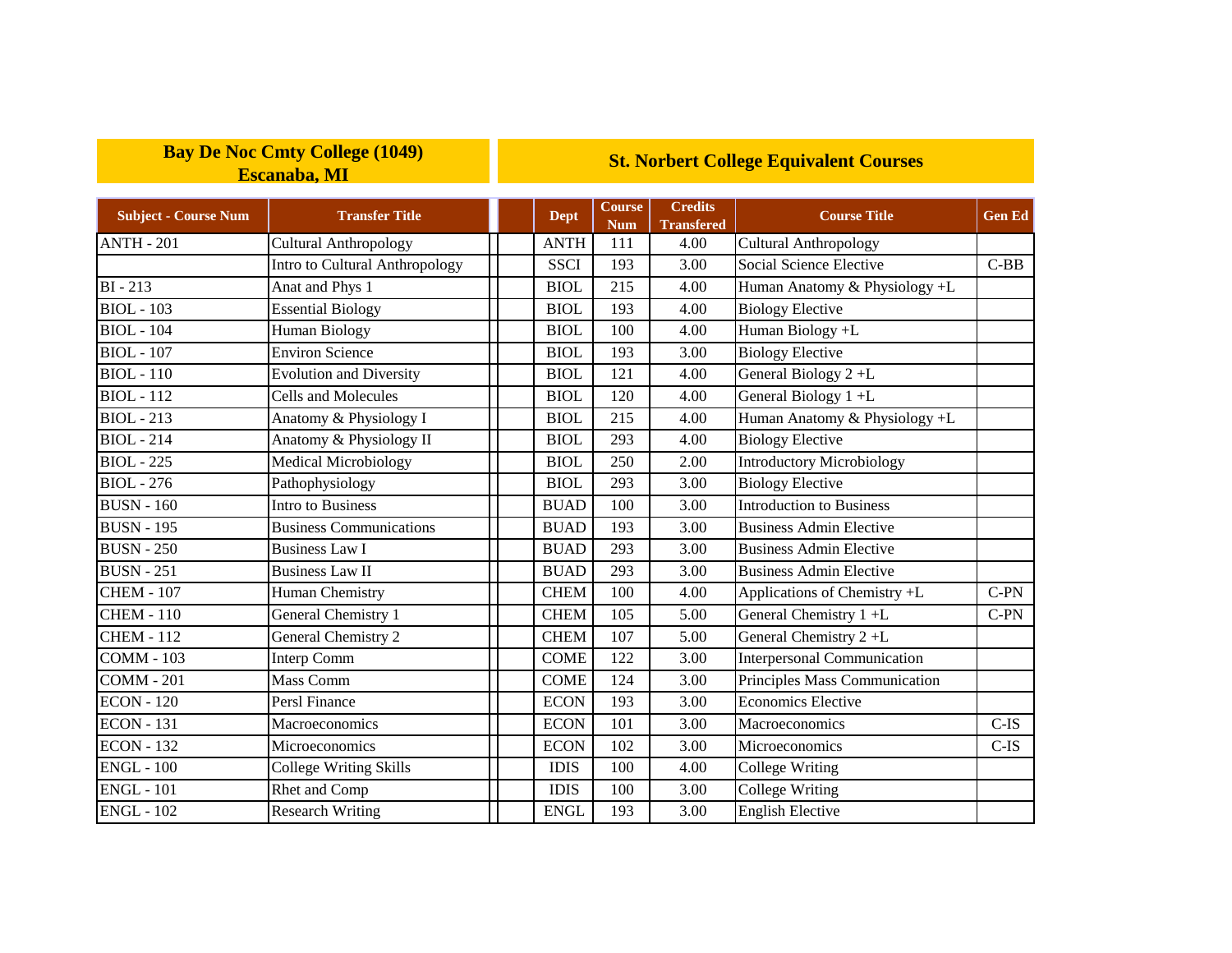| <b>ENGL - 200</b> | American Literature               | <b>ENGL</b> | 236 | 4.00 | Survey of U.S. Literature 2      |         |
|-------------------|-----------------------------------|-------------|-----|------|----------------------------------|---------|
| <b>ENGL - 205</b> | World Literature                  | <b>ENGL</b> | 293 | 4.00 | <b>English Elective</b>          | $C-EI$  |
| <b>FYE</b> - 101  | <b>ColSuccess Stra</b>            | <b>IDIS</b> | 193 | 3.00 | <b>Interdisiplinary Elective</b> |         |
| <b>FYE</b> - 103  | Career Explorat                   | <b>IDIS</b> | 193 | 1.00 | Interdisiplinary Elective        |         |
| <b>GEOG</b> - 102 | Introduction to Geography         | <b>GEOG</b> | 193 | 3.00 | Geography Elective               |         |
| $GEOG - 110$      | Physical Geog                     | <b>GEOG</b> | 120 | 4.00 | Physical Geography               | $C-PN$  |
| <b>GEOG</b> - 126 | Wrld Rgnl Geogrphy-Devlp<br>World | <b>GEOG</b> | 140 | 3.00 | World Regional Geography         | $C-BB$  |
| <b>HIST - 101</b> | WestCiv to 1600                   | <b>HIST</b> | 112 | 3.00 | Westrn Civ 1:Bronze/Renaissnce   | $C-WT$  |
|                   | Western Civilization to 1600      | <b>HIST</b> | 112 | 4.00 | Westrn Civ 1:Bronze/Renaissnce   | $C-WT$  |
| <b>HIST - 102</b> | Western Civ 1600 to Present       | <b>HIST</b> | 113 | 3.00 | Westrn Civ 2: Early/Mod Europe   | $C-WT$  |
| <b>HIST - 211</b> | US History to 1865                | <b>HIST</b> | 114 | 4.00 | History of the United States 1   | $C-DD$  |
| $HIST - 212$      | US History 1865 - Present         | <b>HIST</b> | 115 | 4.00 | History of the United States 2   | $C-DD$  |
| <b>HLTH - 115</b> | Intro to Pharmacology             |             |     |      | Not Transferable                 |         |
| <b>HLTH - 118</b> | Medical Term I                    |             |     |      | Not Transferable                 |         |
| <b>HLTH - 140</b> | Dosage Calculation                |             |     |      | Not Transferable                 |         |
| <b>MATH - 105</b> | Inter Algebra                     | <b>MATH</b> | 102 | 4.00 | <b>Basic Algebra</b>             |         |
| <b>MATH - 107</b> | Liberal Arts Math                 | <b>MATH</b> | 193 | 4.00 | <b>Mathematics Elective</b>      |         |
| <b>MATH - 110</b> | College Algebra                   | <b>MATH</b> | 102 | 4.00 | <b>Basic Algebra</b>             |         |
| <b>MATH - 111</b> | Trigonometry                      | <b>MATH</b> | 193 | 3.00 | <b>Mathematics Elective</b>      |         |
| <b>MATH - 141</b> | Analytical Geometry & Calc. I     | <b>MATH</b> | 131 | 5.00 | Calculus + Analytic Geometry 1   | $C-QR$  |
|                   | Analytical Geometry & Calculus    | <b>MATH</b> | 131 | 5.00 | Calculus + Analytic Geometry 1   | $C-QR$  |
| <b>MATH - 142</b> | Analytical Geometry & Calc. II    | <b>MATH</b> | 132 | 5.00 | Calculus + Analytic Geometry 2   | $C-QR$  |
| <b>MATH - 210</b> | <b>Introduction to Statistics</b> | <b>SSCI</b> | 224 | 4.00 | <b>Basic Statistics</b>          | $C-QR$  |
| <b>MATH - 243</b> | Analytical Geometry & Calc.III    | <b>MATH</b> | 233 | 5.00 | Calculus + Analytic Geometry 3   |         |
| <b>MUSC - 151</b> | Elem of Music                     | <b>MUSI</b> | 193 | 2.00 | Music Elective                   |         |
| <b>NURS - 130</b> | <b>Foundations of Nursing</b>     |             |     |      | Not Transferable                 |         |
| <b>PSYC</b> - 201 | Intro to Psyc                     | <b>PSYC</b> | 100 | 3.00 | <b>General Psychology</b>        | $C$ -IS |
|                   | Intro to Psychology               | <b>PSYC</b> | 100 | 3.00 | <b>General Psychology</b>        | $C-IS$  |
| <b>PSYC</b> - 220 | Devl Psychology                   | <b>PSYC</b> | 220 | 3.00 | Lifespan Human Devlopment        |         |
| $SOCY - 103$      | <b>Cultural Diversity</b>         | <b>SOCI</b> | 193 | 4.00 | <b>Sociology Elective</b>        | $C-DD$  |
| <b>SOCY - 151</b> | Sociology                         | <b>SOCI</b> | 100 | 3.00 | Introduction to Sociology        | $C$ -IS |